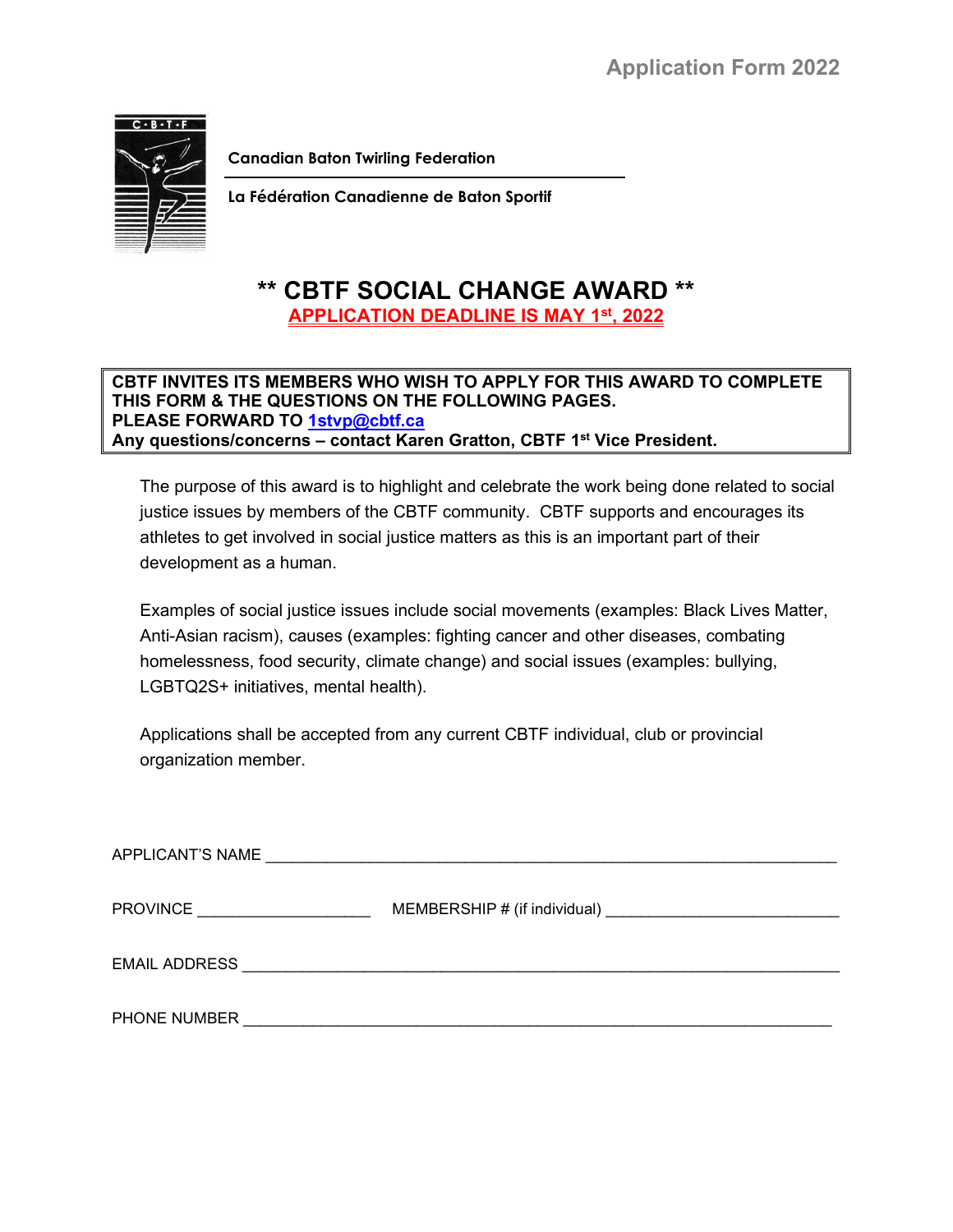## **CBTF SOCIAL CHANGE AWARD INFORMATION SHEET**

- 1. What is the name of the cause/issue/movement that is being supported?
- 2. How long have you/your group/your organization been involved in this particular cause/issue/movement?
- 3. What motivated you/your group/your organization to get involved in this particular cause/issue/movement?

4. What issue(s)/challenge(s) have you/ your group/your organization experienced and explain briefly (1) how you are working to overcome/solve them, or (2) how you overcame/solved them.

5. Explain, in detail, what is currently being done by you/your group/your organization to support the cause/issue/movement.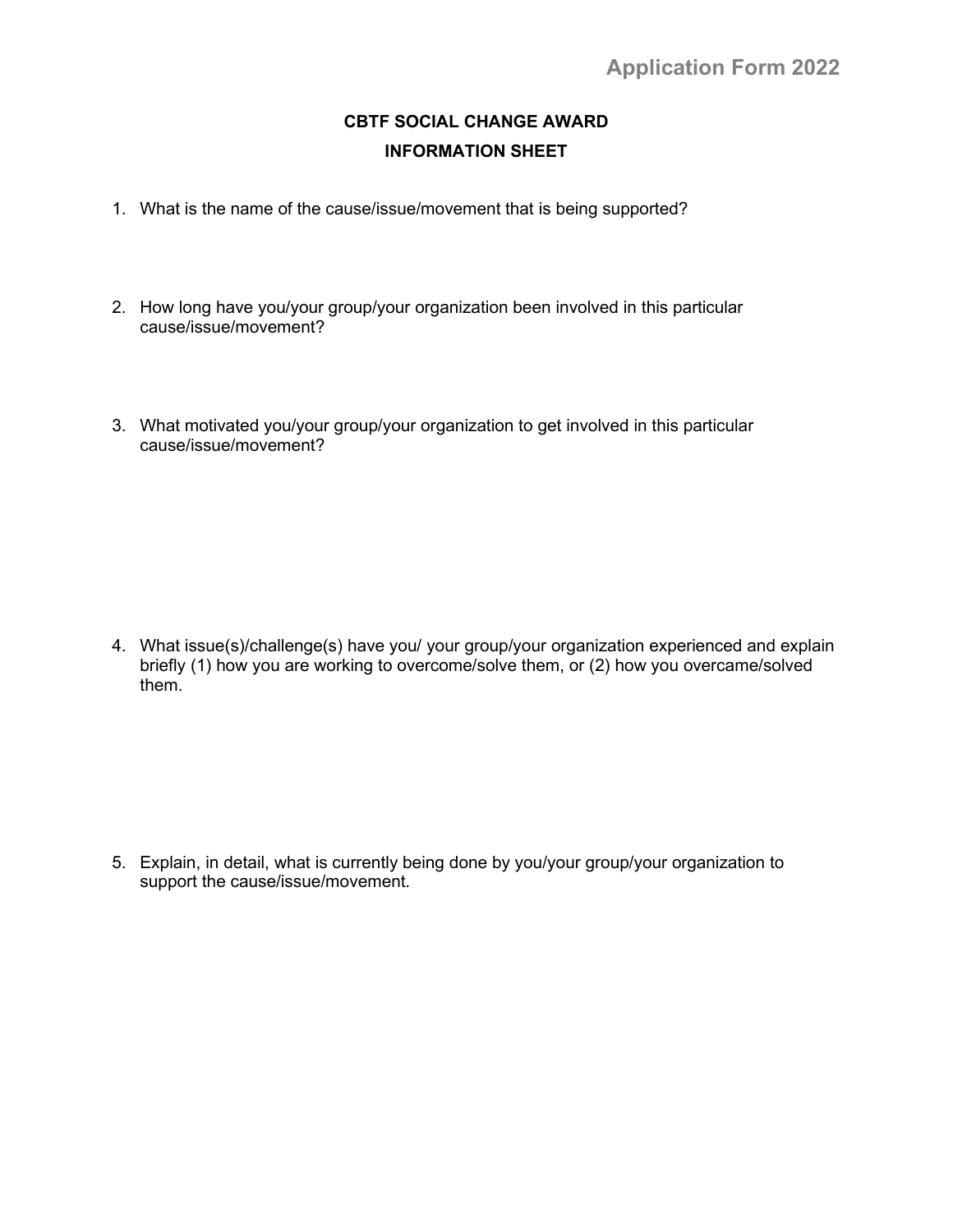6. Describe specific outcomes or impacts that have resulted from the support you have provided.

7. How has supporting this cause/issue/movement affected you/your group/your organization?

8. What are your long-term expectations from your involvement in this cause/issue/movement?

9. Do you/your group/your organization intend to continue providing support to this cause/issue/movement? If so, what specific results do you/your group/your organization expect to see from your involvement?